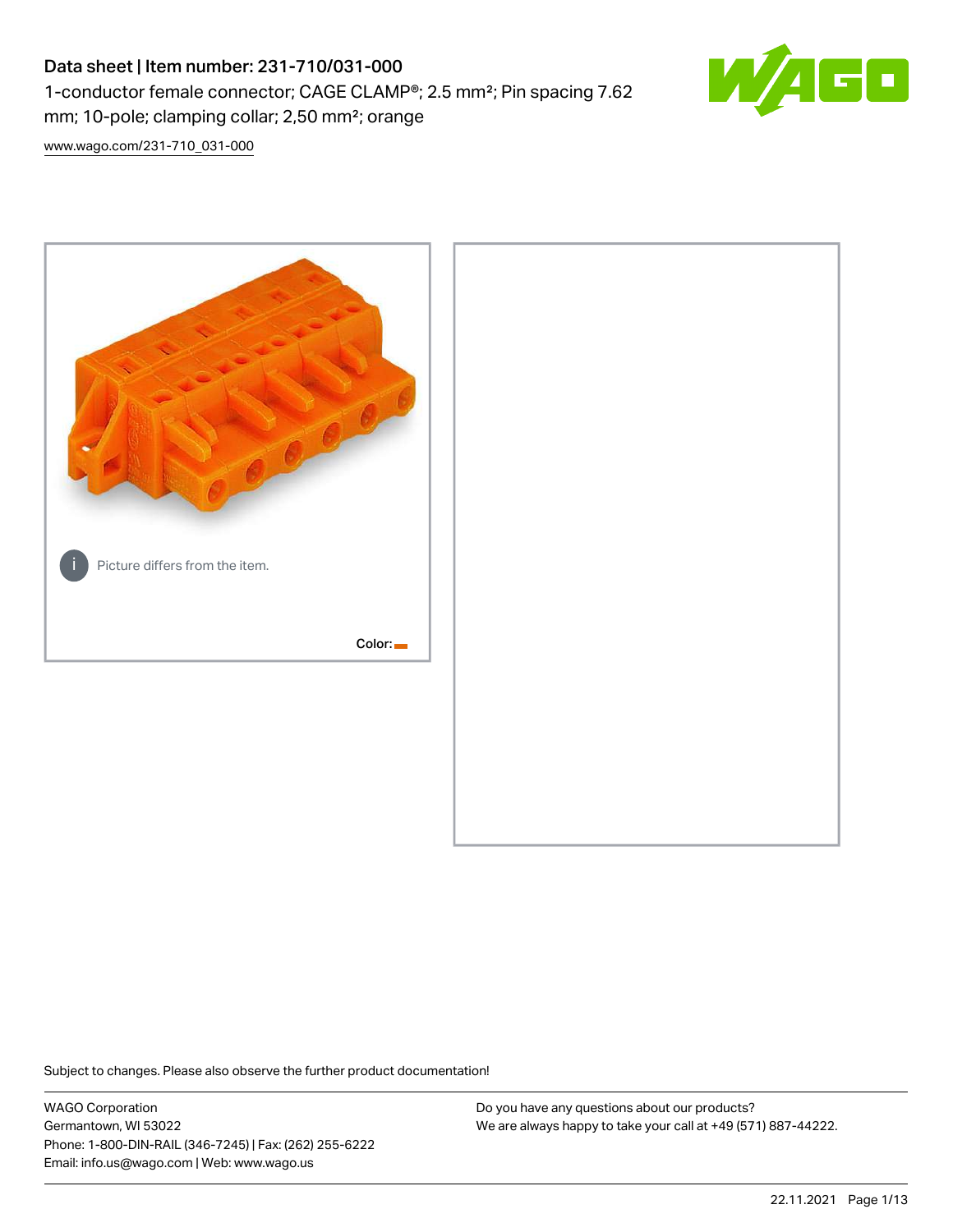



 $L =$  (pole no.  $-1$ ) x pin spacing  $+5.08$  mm

 $L_1 = L + 3$  mm

 $L_2 = L + 8.8$  mm

 $L_3 = L + 14.8$  mm

2- to 3-pole female connectors – one latch only

# Item description

■ Universal connection for all conductor types

Subject to changes. Please also observe the further product documentation!

WAGO Corporation Germantown, WI 53022 Phone: 1-800-DIN-RAIL (346-7245) | Fax: (262) 255-6222 Email: info.us@wago.com | Web: www.wago.us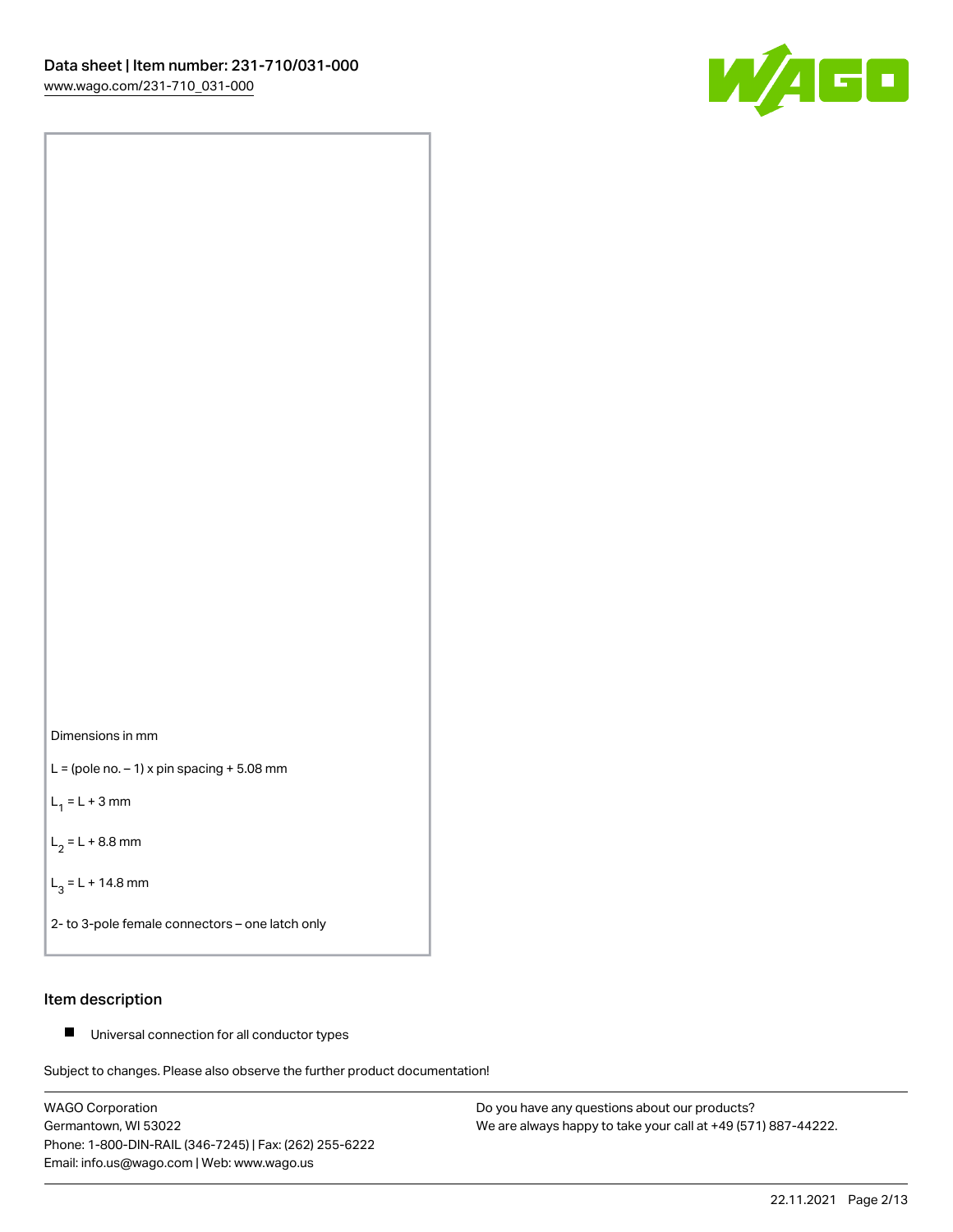

- $\blacksquare$ Easy cable pre-assembly and on-unit wiring via vertical and horizontal CAGE CLAMP<sup>®</sup> actuation
- $\blacksquare$ Integrated test ports
- $\blacksquare$ With coding fingers

# Data

| Safety information 1 | The MCS-MULTI CONNECTION SYSTEM includes connectors<br>without breaking capacity in accordance with DIN EN 61984. When<br>used as intended, these connectors must not be connected<br>/disconnected when live or under load. The circuit design should<br>ensure header pins, which can be touched, are not live when<br>unmated. |
|----------------------|-----------------------------------------------------------------------------------------------------------------------------------------------------------------------------------------------------------------------------------------------------------------------------------------------------------------------------------|
| Variants:            | Gold-plated or partially gold-plated contact surfaces<br>Other versions (or variants) can be requested from WAGO Sales or<br>configured at https://configurator.wago.com/                                                                                                                                                         |

# Electrical data

#### IEC Approvals

| Ratings per                 | IEC/EN 60664-1                                                        |
|-----------------------------|-----------------------------------------------------------------------|
| Rated voltage (III / 3)     | 500 V                                                                 |
| Rated surge voltage (III/3) | 6 <sub>k</sub> V                                                      |
| Rated voltage (III/2)       | 630 V                                                                 |
| Rated surge voltage (III/2) | 6 <sub>k</sub> V                                                      |
| Nominal voltage (II/2)      | 1000V                                                                 |
| Rated surge voltage (II/2)  | 6 <sub>k</sub> V                                                      |
| Rated current               | 16 A                                                                  |
| Legend (ratings)            | $(III / 2)$ $\triangle$ Overvoltage category III / Pollution degree 2 |

# UL Approvals

| Approvals per                  | UL 1059 |
|--------------------------------|---------|
| Rated voltage UL (Use Group B) | 300 V   |
| Rated current UL (Use Group B) | 15A     |
| Rated voltage UL (Use Group D) | 300 V   |
| Rated current UL (Use Group D) | 10 A    |

| <b>WAGO Corporation</b>                                | Do you have any questions about our products?                 |
|--------------------------------------------------------|---------------------------------------------------------------|
| Germantown, WI 53022                                   | We are always happy to take your call at +49 (571) 887-44222. |
| Phone: 1-800-DIN-RAIL (346-7245)   Fax: (262) 255-6222 |                                                               |
| Email: info.us@wago.com   Web: www.wago.us             |                                                               |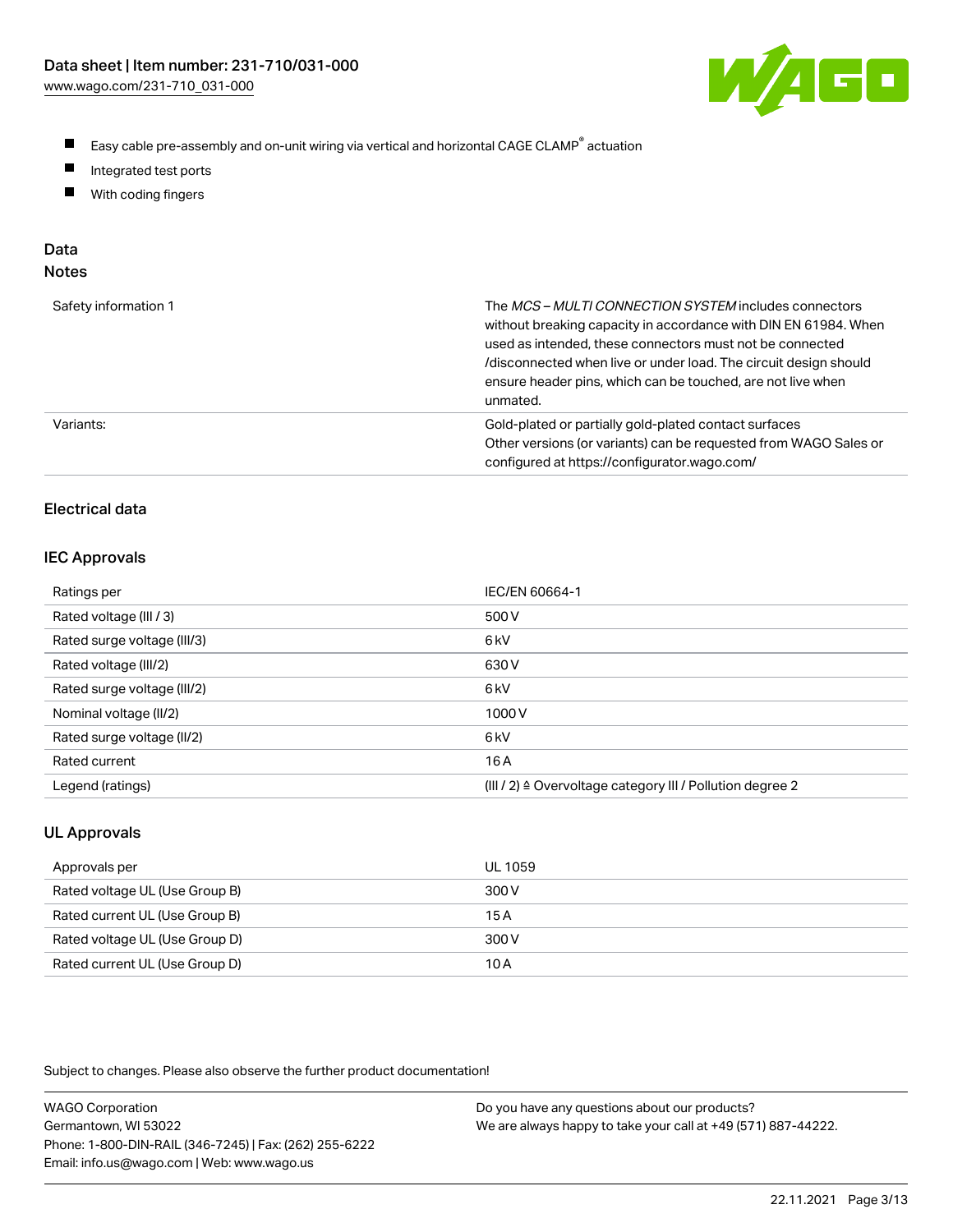

## Ratings per UL

| Rated voltage UL 1977 | 600 V |
|-----------------------|-------|
| Rated current UL 1977 | 1 E   |

#### CSA Approvals

| Approvals per                   | CSA   |
|---------------------------------|-------|
| Rated voltage CSA (Use Group B) | 300 V |
| Rated current CSA (Use Group B) | 15 A  |
| Rated voltage CSA (Use Group D) | 300 V |
| Rated current CSA (Use Group D) | 10 A  |

#### Connection data

| Total number of connection points | 10 |
|-----------------------------------|----|
| Total number of potentials        | 10 |
| Number of connection types        |    |
| Number of levels                  |    |

#### Connection 1

| Connection technology                             | CAGE CLAMP <sup>®</sup>                |
|---------------------------------------------------|----------------------------------------|
| Actuation type                                    | Operating tool                         |
| Solid conductor                                   | $0.082.5$ mm <sup>2</sup> / 28  12 AWG |
| Fine-stranded conductor                           | $0.082.5$ mm <sup>2</sup> / 28  12 AWG |
| Fine-stranded conductor; with insulated ferrule   | $0.251.5$ mm <sup>2</sup>              |
| Fine-stranded conductor; with uninsulated ferrule | $0.252.5$ mm <sup>2</sup>              |
| Strip length                                      | 89 mm / 0.31  0.35 inch                |
| Number of poles                                   | 10                                     |
| Conductor entry direction to mating direction     | 0°                                     |

## Physical data

| Pin spacing | 7.62 mm / 0.3 inch    |
|-------------|-----------------------|
| Width       | 88.46 mm / 3.483 inch |
| Height      | 14.3 mm / 0.563 inch  |
| Depth       | 26.45 mm / 1.041 inch |

Subject to changes. Please also observe the further product documentation!

WAGO Corporation Germantown, WI 53022 Phone: 1-800-DIN-RAIL (346-7245) | Fax: (262) 255-6222 Email: info.us@wago.com | Web: www.wago.us Do you have any questions about our products? We are always happy to take your call at +49 (571) 887-44222.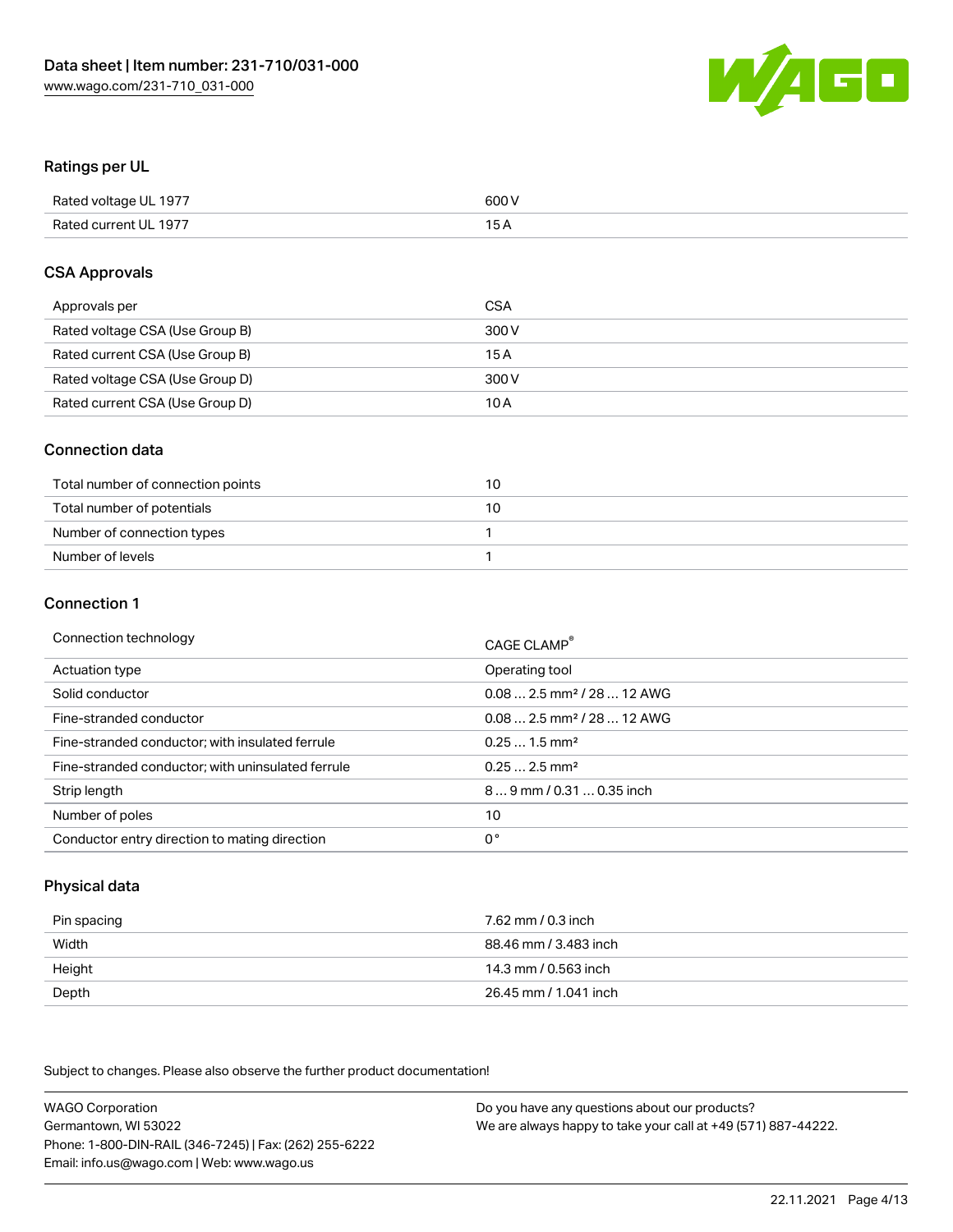

#### Mechanical data

| Mounting type | Mounting flange       |
|---------------|-----------------------|
| Mounting type | Feed-through mounting |
|               | Panel mounting        |

#### Plug-in connection

| Contact type (pluggable connector) | Female connector/socket |
|------------------------------------|-------------------------|
| Connector (connection type)        | for conductor           |
| Mismating protection               | No                      |
| Locking of plug-in connection      | Without                 |

# Material data

| Color                       | orange                            |
|-----------------------------|-----------------------------------|
| Material group              |                                   |
| Insulation material         | Polyamide (PA66)                  |
| Flammability class per UL94 | V <sub>0</sub>                    |
| Clamping spring material    | Chrome nickel spring steel (CrNi) |
| Contact material            | Copper alloy                      |
| Contact plating             | tin-plated                        |
| Fire load                   | 0.368 MJ                          |
| Weight                      | 21.8g                             |
|                             |                                   |

## Environmental requirements

| Limit temperature range | $-60+85 °C$<br>___<br>___ |
|-------------------------|---------------------------|
|-------------------------|---------------------------|

# Commercial data

| Product Group         | 3 (Multi Conn. System) |
|-----------------------|------------------------|
| PU (SPU)              | 25 Stück               |
| Packaging type        | box                    |
| Country of origin     | DE                     |
| <b>GTIN</b>           | 4044918376792          |
| Customs tariff number | 8536694040             |

# Approvals / Certificates

#### Country specific Approvals

| <b>WAGO Corporation</b>                                | Do you have any questions about our products?                 |
|--------------------------------------------------------|---------------------------------------------------------------|
| Germantown, WI 53022                                   | We are always happy to take your call at +49 (571) 887-44222. |
| Phone: 1-800-DIN-RAIL (346-7245)   Fax: (262) 255-6222 |                                                               |
| Email: info.us@wago.com   Web: www.wago.us             |                                                               |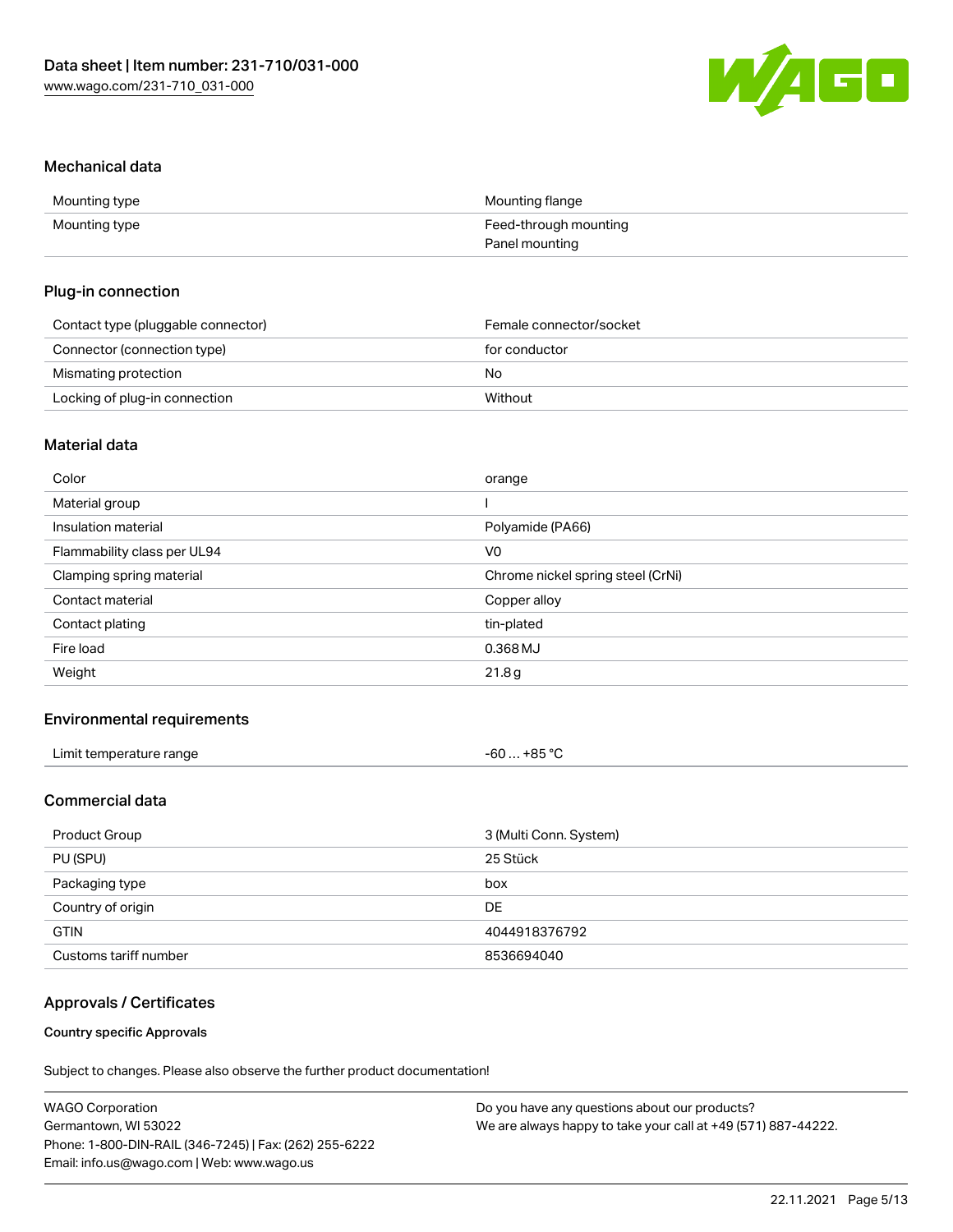[www.wago.com/231-710\\_031-000](http://www.wago.com/231-710_031-000)



| Logo | Approval                               | Additional Approval Text | Certificate<br>name |
|------|----------------------------------------|--------------------------|---------------------|
|      | CВ<br>DEKRA Certification B.V.         | IEC 61984                | NL-39756            |
|      | <b>CSA</b><br>DEKRA Certification B.V. | C <sub>22.2</sub>        | 1466354             |

#### Ship Approvals

|                          |                             |                                 | Certificate |
|--------------------------|-----------------------------|---------------------------------|-------------|
| Logo                     | Approval                    | <b>Additional Approval Text</b> | name        |
| ABS.                     | <b>ABS</b>                  | $\overline{\phantom{0}}$        | $19-$       |
|                          | American Bureau of Shipping |                                 | HG1869876-  |
|                          |                             |                                 | <b>PDA</b>  |
|                          |                             |                                 |             |
|                          | BV                          | <b>IEC 60998</b>                | 11915/D0    |
|                          | Bureau Veritas S.A.         |                                 | BV          |
|                          |                             |                                 |             |
| <b>BUREAU</b><br>VERITAS |                             |                                 |             |

#### UL-Approvals

| Logo                       | Approval                                    | <b>Additional Approval Text</b> | Certificate<br>name |
|----------------------------|---------------------------------------------|---------------------------------|---------------------|
| $\boldsymbol{\mathcal{A}}$ | <b>UR</b><br>Underwriters Laboratories Inc. | <b>UL 1977</b>                  | E45171              |
| Ъ.<br>N                    | <b>UR</b><br>Underwriters Laboratories Inc. | <b>UL 1059</b>                  | E45172              |

## **Counterpart**

#### Item no.731-640

1-conductor male connector; CAGE CLAMP®; 2.5 mm²; Pin spacing 7.62 mm; 10-pole; 2,50 mm²; [www.wago.com/731-640](https://www.wago.com/731-640) orange

| Item no.231-740/001-000                                                                  | www.wago.com/231-740/001- |
|------------------------------------------------------------------------------------------|---------------------------|
| THT male header; 1.0 x 1.0 mm solder pin; straight; Pin spacing 7.62 mm; 10-pole; orange | 000                       |

| <b>WAGO Corporation</b>                                | Do you have any questions about our products?                 |
|--------------------------------------------------------|---------------------------------------------------------------|
| Germantown, WI 53022                                   | We are always happy to take your call at +49 (571) 887-44222. |
| Phone: 1-800-DIN-RAIL (346-7245)   Fax: (262) 255-6222 |                                                               |
| Email: info.us@wago.com   Web: www.wago.us             |                                                               |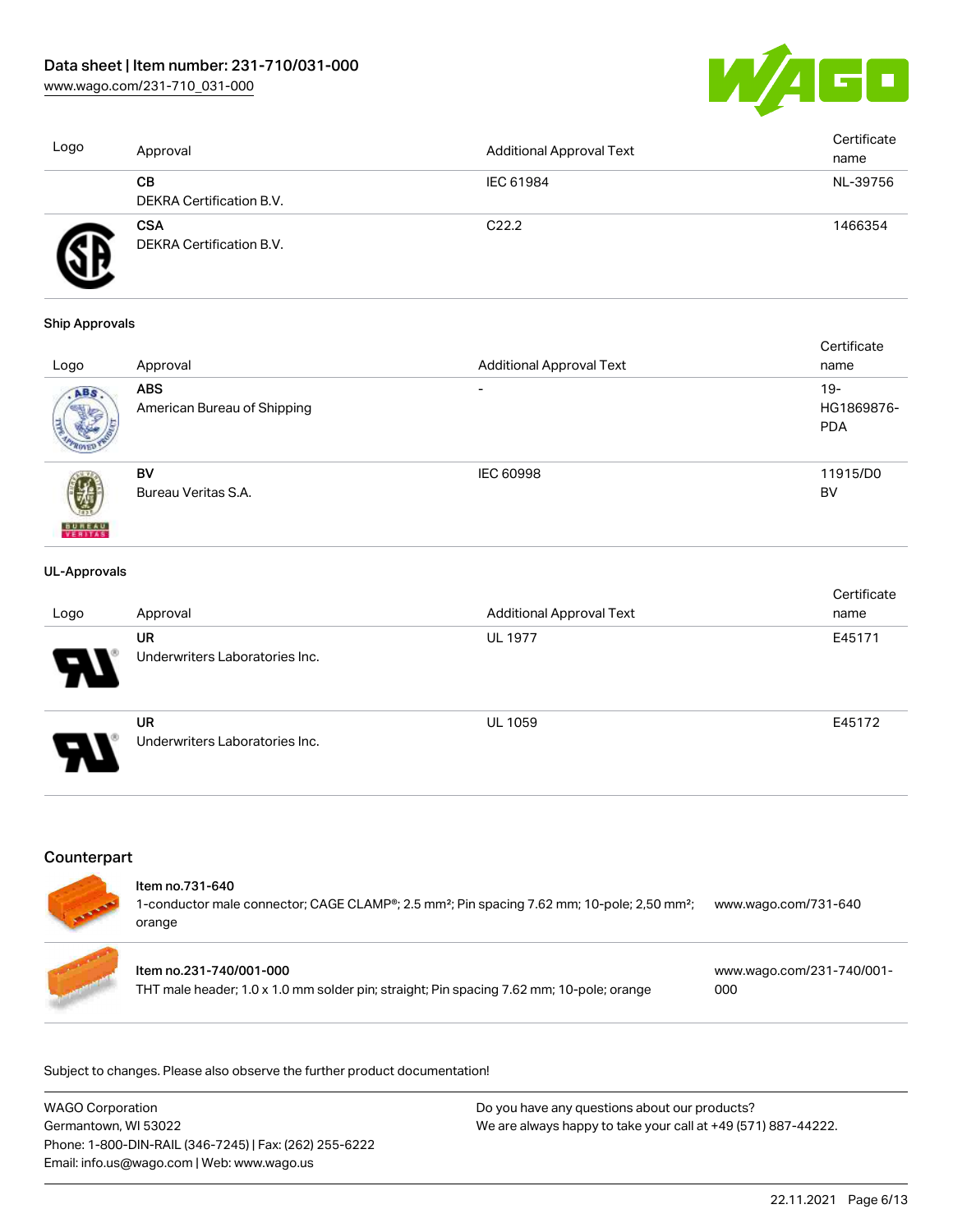

[www.wago.com/231-940/001-](https://www.wago.com/231-940/001-000) [000](https://www.wago.com/231-940/001-000)



#### Item no.231-940/001-000

THT male header; 1.0 x 1.0 mm solder pin; angled; Pin spacing 7.62 mm; 10-pole; orange

|                     | <b>Optional accessories</b>                                                                                                                                       |                      |
|---------------------|-------------------------------------------------------------------------------------------------------------------------------------------------------------------|----------------------|
| Marking accessories |                                                                                                                                                                   |                      |
| Marking strip       |                                                                                                                                                                   |                      |
|                     | Item no.: 210-331/762-202                                                                                                                                         | www.wago.com/210-331 |
|                     | Marking strips; as a DIN A4 sheet; MARKED; 1-16 (100x); Height of marker strip: 2.3 mm/0.091 in; Strip<br>length 182 mm; Horizontal marking; Self-adhesive; white | /762-202             |
|                     | Item no.: 210-332/762-020                                                                                                                                         | www.wago.com/210-332 |
|                     | Marking strips; as a DIN A4 sheet; MARKED; 1-20 (80x); Height of marker strip: 3 mm; Strip length 182<br>mm; Horizontal marking; Self-adhesive; white             | /762-020             |
| Ferrules            |                                                                                                                                                                   |                      |
| Ferrule             |                                                                                                                                                                   |                      |
|                     | Item no.: 216-101                                                                                                                                                 |                      |
|                     | Ferrule; Sleeve for 0.5 mm <sup>2</sup> / AWG 22; uninsulated; electro-tin plated; silver-colored                                                                 | www.wago.com/216-101 |
|                     | Item no.: 216-104                                                                                                                                                 |                      |
|                     | Ferrule; Sleeve for 1.5 mm <sup>2</sup> / AWG 16; uninsulated; electro-tin plated; silver-colored                                                                 | www.wago.com/216-104 |
|                     | Item no.: 216-106                                                                                                                                                 |                      |
|                     | Ferrule; Sleeve for 2.5 mm <sup>2</sup> / AWG 14; uninsulated; electro-tin plated; silver-colored                                                                 | www.wago.com/216-106 |
|                     | Item no.: 216-102                                                                                                                                                 |                      |
|                     | Ferrule; Sleeve for 0.75 mm <sup>2</sup> / AWG 20; uninsulated; electro-tin plated; silver-colored                                                                | www.wago.com/216-102 |
|                     | Item no.: 216-103                                                                                                                                                 | www.wago.com/216-103 |
|                     | Ferrule; Sleeve for 1 mm <sup>2</sup> / AWG 18; uninsulated; electro-tin plated                                                                                   |                      |
|                     | Item no.: 216-123                                                                                                                                                 | www.wago.com/216-123 |
|                     | Ferrule; Sleeve for 1 mm <sup>2</sup> / AWG 18; uninsulated; electro-tin plated; silver-colored                                                                   |                      |
|                     | Item no.: 216-122                                                                                                                                                 | www.wago.com/216-122 |
|                     | Ferrule; Sleeve for 0.75 mm <sup>2</sup> / AWG 20; uninsulated; electro-tin plated; silver-colored                                                                |                      |
|                     | Item no.: 216-124                                                                                                                                                 | www.wago.com/216-124 |
|                     | Ferrule; Sleeve for 1.5 mm <sup>2</sup> / AWG 16; uninsulated; electro-tin plated                                                                                 |                      |
|                     | Item no.: 216-142                                                                                                                                                 |                      |
|                     | Ferrule; Sleeve for 0.75 mm <sup>2</sup> / 18 AWG; uninsulated; electro-tin plated; electrolytic copper; gastight<br>crimped; acc. to DIN 46228, Part 1/08.92     | www.wago.com/216-142 |
|                     | Item no.: 216-132                                                                                                                                                 | www.wago.com/216-132 |
|                     | Ferrule; Sleeve for 0.34 mm <sup>2</sup> / AWG 24; uninsulated; electro-tin plated                                                                                |                      |
|                     | Item no.: 216-121                                                                                                                                                 | www.wago.com/216-121 |
|                     | Ferrule; Sleeve for 0.5 mm <sup>2</sup> / AWG 22; uninsulated; electro-tin plated; silver-colored                                                                 |                      |

Subject to changes. Please also observe the further product documentation!

WAGO Corporation Germantown, WI 53022 Phone: 1-800-DIN-RAIL (346-7245) | Fax: (262) 255-6222 Email: info.us@wago.com | Web: www.wago.us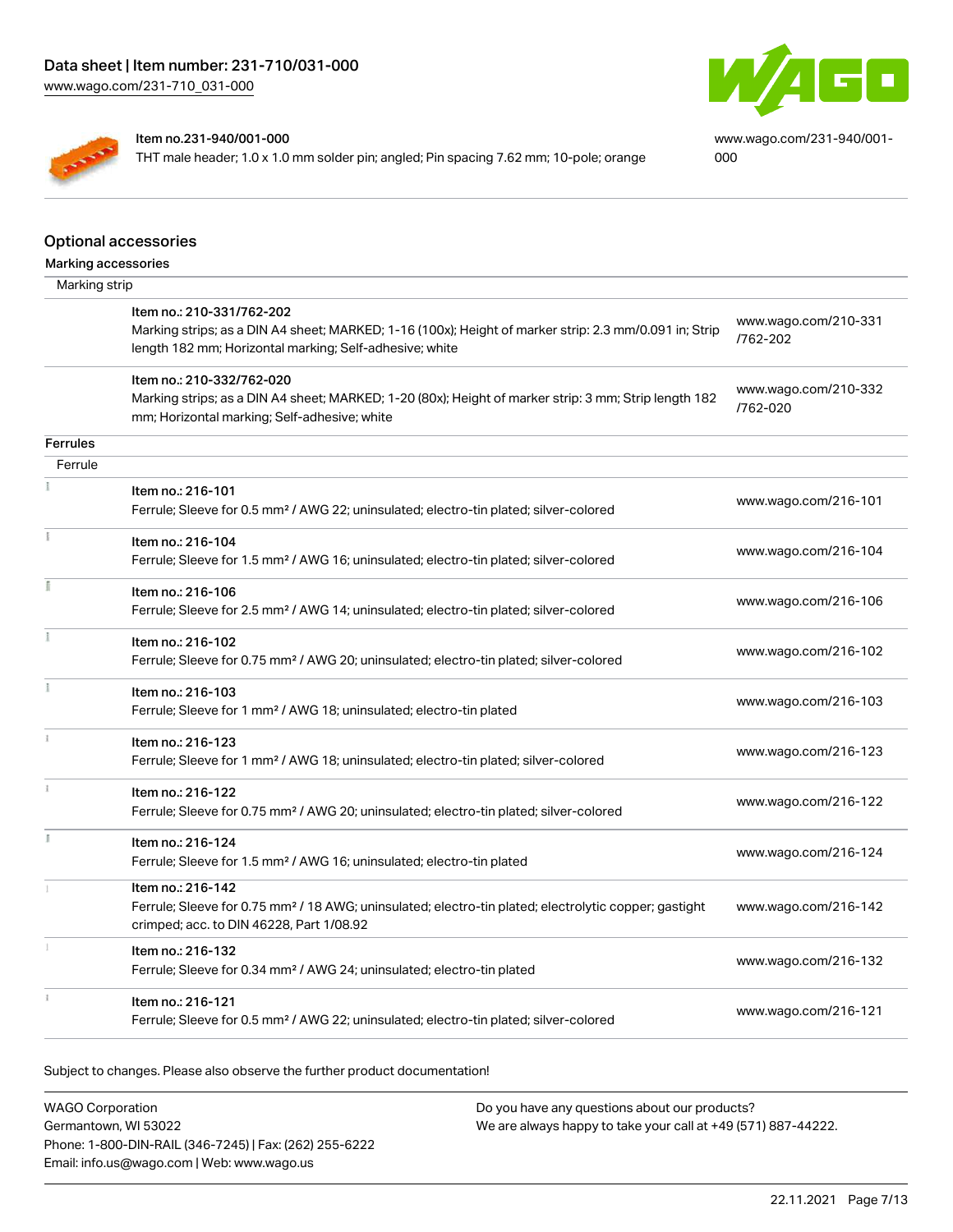# Data sheet | Item number: 231-710/031-000

[www.wago.com/231-710\\_031-000](http://www.wago.com/231-710_031-000)



| www.wago.com/216-143<br>Ferrule; Sleeve for 1 mm <sup>2</sup> / AWG 18; uninsulated; electro-tin plated; electrolytic copper; gastight     |
|--------------------------------------------------------------------------------------------------------------------------------------------|
| www.wago.com/216-131                                                                                                                       |
| Ferrule; Sleeve for 0.5 mm <sup>2</sup> / 20 AWG; uninsulated; electro-tin plated; electrolytic copper; gastight<br>www.wago.com/216-141   |
| www.wago.com/216-152                                                                                                                       |
| www.wago.com/216-203                                                                                                                       |
| www.wago.com/216-202                                                                                                                       |
| www.wago.com/216-151                                                                                                                       |
| www.wago.com/216-204                                                                                                                       |
| Ferrule; Sleeve for 1.5 mm <sup>2</sup> / AWG 16; uninsulated; electro-tin plated; electrolytic copper; gastight<br>www.wago.com/216-144   |
| www.wago.com/216-201                                                                                                                       |
| www.wago.com/216-223                                                                                                                       |
| Ferrule; Sleeve for 0.5 mm <sup>2</sup> / 20 AWG; insulated; electro-tin plated; electrolytic copper; gastight<br>www.wago.com/216-241     |
| Ferrule; Sleeve for 0.75 mm <sup>2</sup> / 18 AWG; insulated; electro-tin plated; electrolytic copper; gastight<br>www.wago.com/216-242    |
| www.wago.com/216-222                                                                                                                       |
| www.wago.com/216-221                                                                                                                       |
| www.wago.com/216-224                                                                                                                       |
| Ferrule; Sleeve for 1 mm <sup>2</sup> / AWG 18; insulated; electro-tin plated; electrolytic copper; gastight crimped; www.wago.com/216-243 |
|                                                                                                                                            |

WAGO Corporation Germantown, WI 53022 Phone: 1-800-DIN-RAIL (346-7245) | Fax: (262) 255-6222 Email: info.us@wago.com | Web: www.wago.us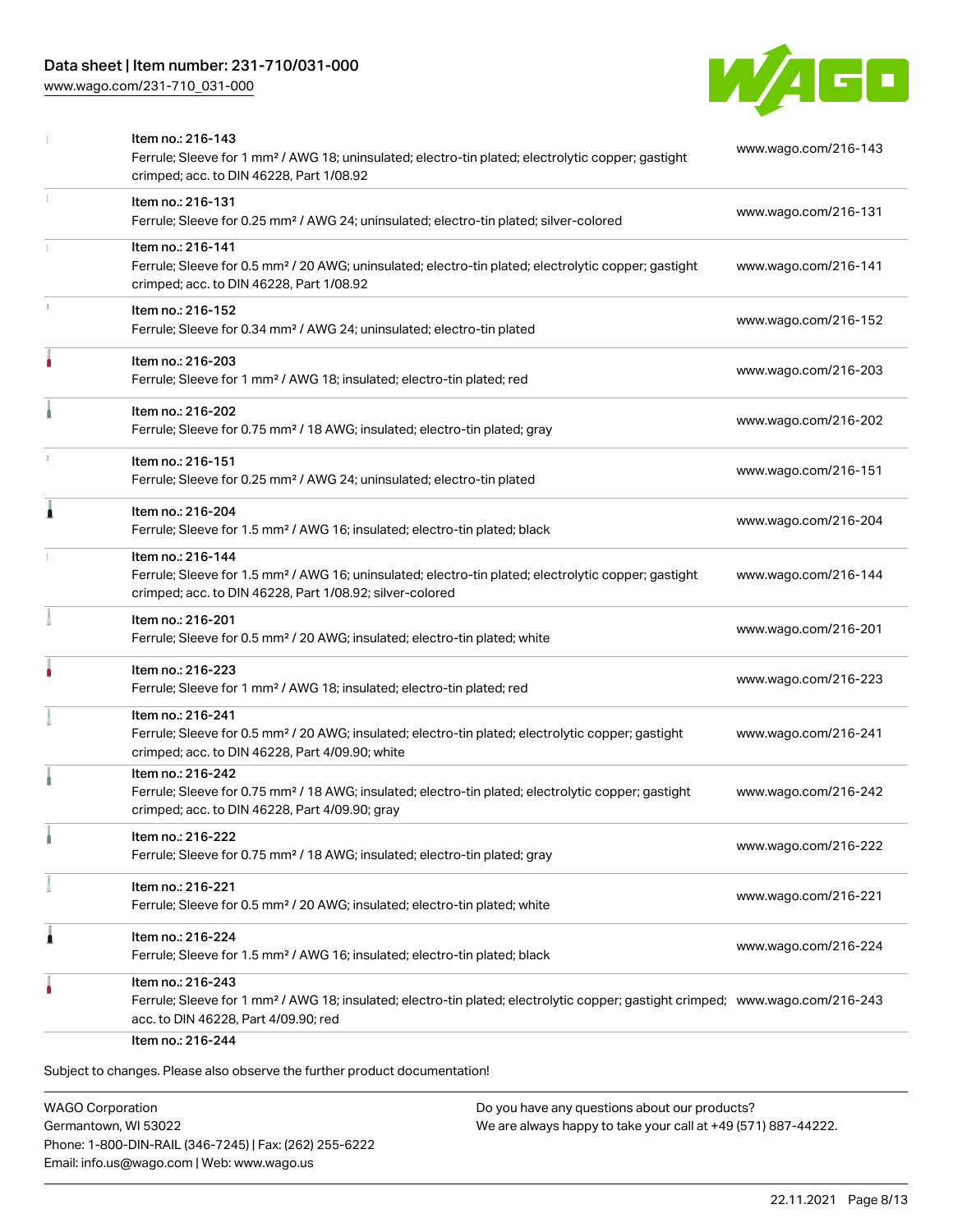# Data sheet | Item number: 231-710/031-000

[www.wago.com/231-710\\_031-000](http://www.wago.com/231-710_031-000)



| 1                          | Ferrule; Sleeve for 1.5 mm <sup>2</sup> / AWG 16; insulated; electro-tin plated; electrolytic copper; gastight<br>crimped; acc. to DIN 46228, Part 4/09.90; black                                       | www.wago.com/216-244 |  |
|----------------------------|---------------------------------------------------------------------------------------------------------------------------------------------------------------------------------------------------------|----------------------|--|
|                            | Item no.: 216-263<br>Ferrule; Sleeve for 1 mm <sup>2</sup> / AWG 18; insulated; electro-tin plated; electrolytic copper; gastight crimped; www.wago.com/216-263<br>acc. to DIN 46228, Part 4/09.90; red |                      |  |
| ۸                          | Item no.: 216-264<br>Ferrule; Sleeve for 1.5 mm <sup>2</sup> / AWG 16; insulated; electro-tin plated; electrolytic copper; gastight<br>crimped; acc. to DIN 46228, Part 4/09.90; black                  | www.wago.com/216-264 |  |
|                            | Item no.: 216-284<br>Ferrule; Sleeve for 1.5 mm <sup>2</sup> / AWG 16; insulated; electro-tin plated; electrolytic copper; gastight<br>crimped; acc. to DIN 46228, Part 4/09.90; black                  | www.wago.com/216-284 |  |
|                            | Item no.: 216-262<br>Ferrule; Sleeve for 0.75 mm <sup>2</sup> / 18 AWG; insulated; electro-tin plated; electrolytic copper; gastight<br>crimped; acc. to DIN 46228, Part 4/09.90; gray                  | www.wago.com/216-262 |  |
|                            | Item no.: 216-301<br>Ferrule; Sleeve for 0.25 mm <sup>2</sup> / AWG 24; insulated; electro-tin plated; yellow                                                                                           | www.wago.com/216-301 |  |
|                            | Item no.: 216-321<br>Ferrule; Sleeve for 0.25 mm <sup>2</sup> / AWG 24; insulated; electro-tin plated; yellow                                                                                           | www.wago.com/216-321 |  |
|                            | Item no.: 216-322<br>Ferrule; Sleeve for 0.34 mm <sup>2</sup> / 22 AWG; insulated; electro-tin plated; green                                                                                            | www.wago.com/216-322 |  |
|                            | Item no.: 216-302<br>Ferrule; Sleeve for 0.34 mm <sup>2</sup> / 22 AWG; insulated; electro-tin plated; light turquoise                                                                                  | www.wago.com/216-302 |  |
| Insulations stops          |                                                                                                                                                                                                         |                      |  |
| Insulation stop            |                                                                                                                                                                                                         |                      |  |
|                            | Item no.: 231-673<br>Insulation stop; 0.08-0.2 mm <sup>2</sup> / 0.2 mm <sup>2</sup> "s"; white                                                                                                         | www.wago.com/231-673 |  |
|                            | Item no.: 231-674<br>Insulation stop; 0.25 - 0.5 mm <sup>2</sup> ; light gray                                                                                                                           | www.wago.com/231-674 |  |
|                            | Item no.: 231-675<br>Insulation stop; 0.75 - 1 mm <sup>2</sup> ; dark gray                                                                                                                              | www.wago.com/231-675 |  |
| Cover                      |                                                                                                                                                                                                         |                      |  |
| Cover                      |                                                                                                                                                                                                         |                      |  |
|                            | Item no.: 231-669<br>Lockout caps; for covering unused clamping units; orange                                                                                                                           | www.wago.com/231-669 |  |
| <b>Testing accessories</b> |                                                                                                                                                                                                         |                      |  |
| Testing accessories        |                                                                                                                                                                                                         |                      |  |

Subject to changes. Please also observe the further product documentation!

WAGO Corporation Germantown, WI 53022 Phone: 1-800-DIN-RAIL (346-7245) | Fax: (262) 255-6222 Email: info.us@wago.com | Web: www.wago.us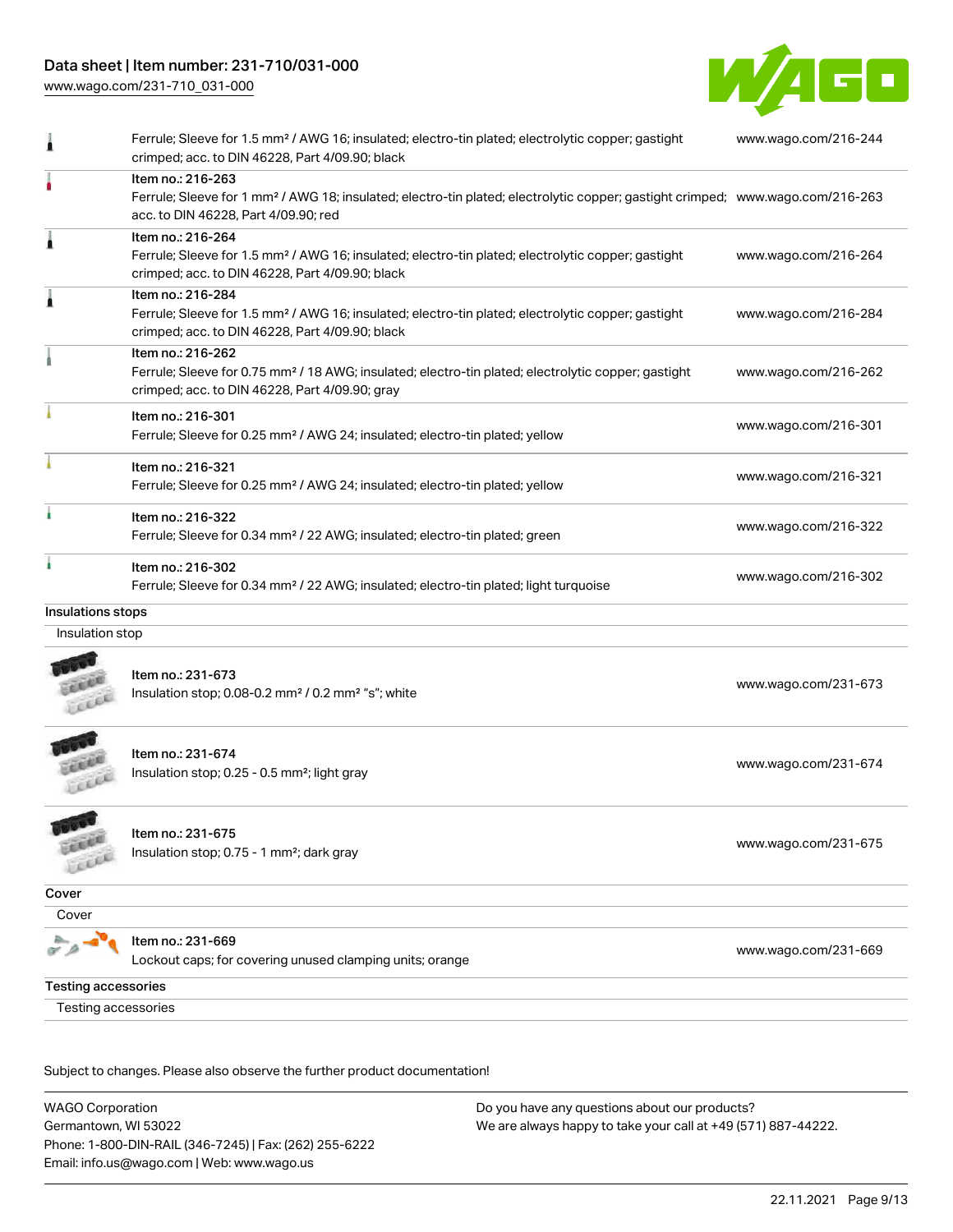[www.wago.com/231-710\\_031-000](http://www.wago.com/231-710_031-000)



Item no.: 210-136 Test plug; 2 mm Ø; with 500 mm cable [www.wago.com/210-136](http://www.wago.com/210-136)



|                                                         | Item no.: 231-662<br>Test plugs for female connectors; for 7.5 mm and 7.62 mm pin spacing; 2,50 mm <sup>2</sup> ; light gray |            |                      | www.wago.com/231-662 |  |
|---------------------------------------------------------|------------------------------------------------------------------------------------------------------------------------------|------------|----------------------|----------------------|--|
| Tools                                                   |                                                                                                                              |            |                      |                      |  |
| Operating tool                                          |                                                                                                                              |            |                      |                      |  |
|                                                         | Item no.: 231-159<br>Operating tool; natural                                                                                 |            | www.wago.com/231-159 |                      |  |
|                                                         | Item no.: 231-231<br>Combination operating tool; red                                                                         |            | www.wago.com/231-231 |                      |  |
|                                                         | Item no.: 210-657<br>Operating tool; Blade: 3.5 x 0.5 mm; with a partially insulated shaft; short; multicoloured             |            | www.wago.com/210-657 |                      |  |
|                                                         | Item no.: 210-720<br>Operating tool; Blade: 3.5 x 0.5 mm; with a partially insulated shaft; multicoloured                    |            | www.wago.com/210-720 |                      |  |
|                                                         | Item no.: 231-131<br>Operating tool; made of insulating material; 1-way; loose; white                                        |            | www.wago.com/231-131 |                      |  |
|                                                         | Item no.: 231-291<br>Operating tool; made of insulating material; 1-way; loose; red                                          |            | www.wago.com/231-291 |                      |  |
| Mounting                                                |                                                                                                                              |            |                      |                      |  |
| Mounting accessories                                    |                                                                                                                              |            |                      |                      |  |
|                                                         | Item no.: 209-147<br>Self-tapping screw                                                                                      |            | www.wago.com/209-147 |                      |  |
|                                                         | Item no.: 231-194<br>Self-tapping screw; B 2.2x13, fixing hole 1.8 mm Ø                                                      |            | www.wago.com/231-194 |                      |  |
|                                                         | Item no.: 231-195<br>Screw with nut; M2x12; for fixing element                                                               |            | www.wago.com/231-195 |                      |  |
|                                                         | Item no.: 231-295<br>Screw with nut                                                                                          |            | www.wago.com/231-295 |                      |  |
| <b>Downloads</b><br>Documentation                       |                                                                                                                              |            |                      |                      |  |
| <b>Additional Information</b><br>Technical explanations |                                                                                                                              | 2019 Apr 3 | pdf<br>2.0 MB        | Download             |  |

| <b>WAGO Corporation</b>                                | Do you have any questions about our products?                 |
|--------------------------------------------------------|---------------------------------------------------------------|
| Germantown, WI 53022                                   | We are always happy to take your call at +49 (571) 887-44222. |
| Phone: 1-800-DIN-RAIL (346-7245)   Fax: (262) 255-6222 |                                                               |
| Email: info.us@wago.com   Web: www.wago.us             |                                                               |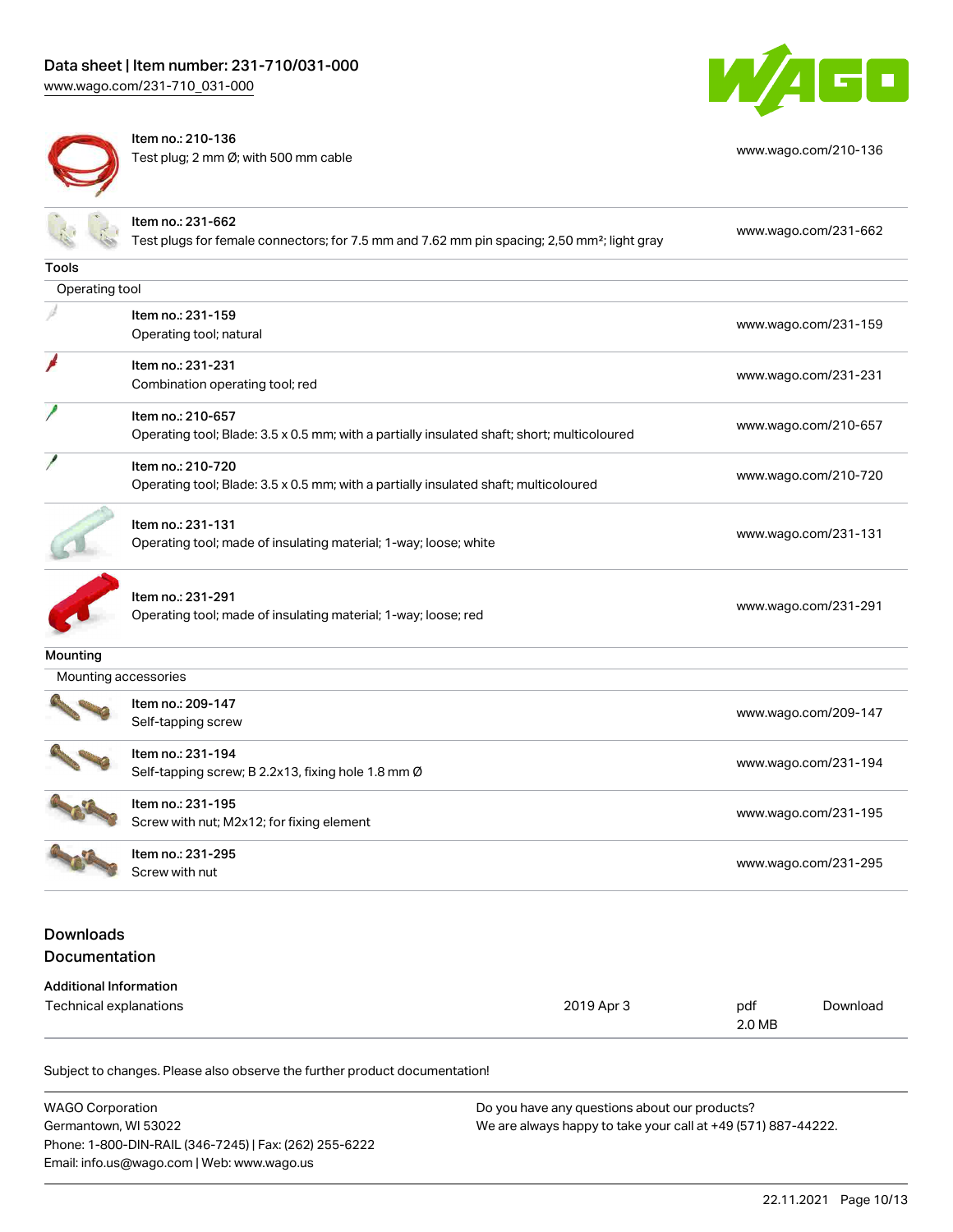

#### CAD files

CAD data

# 2D/3D Models 231-710/031-000 URL [Download](https://www.wago.com/global/d/3D_URLS_231-710_031-000) CAE data EPLAN Data Portal 231-710/031-000 URL [Download](https://www.wago.com/global/d/EPLAN_URLS_231-710%252F031-000) EPLAN Data Portal 231-710/031-000 URL [Download](https://www.wago.com/global/d/EPLAN_URLS_231-710_031-000) ZUKEN Portal 231-710/031-000 URL [Download](https://www.wago.com/global/d/Zuken_URLS_231-710_031-000) Environmental Product Compliance Compliance Search Environmental Product Compliance 231-710/031-000 1-conductor female connector; CAGE CLAMP®; 2.5 mm²; Pin spacing 7.62 mm; 10 pole; clamping collar; 2,50 mm²; orange URL [Download](https://www.wago.com/global/d/ComplianceLinkMediaContainer_231-710_031-000)

# Installation Notes



Inserting a conductor via 3.5 mm screwdriver – CAGE CLAMP® actuation parallel to conductor entry.



Inserting a conductor via 3.5 mm screwdriver – CAGE CLAMP® actuation perpendicular to conductor entry.



Inserting a conductor into CAGE CLAMP® unit via operating lever (231-291).

Subject to changes. Please also observe the further product documentation!

WAGO Corporation Germantown, WI 53022 Phone: 1-800-DIN-RAIL (346-7245) | Fax: (262) 255-6222 Email: info.us@wago.com | Web: www.wago.us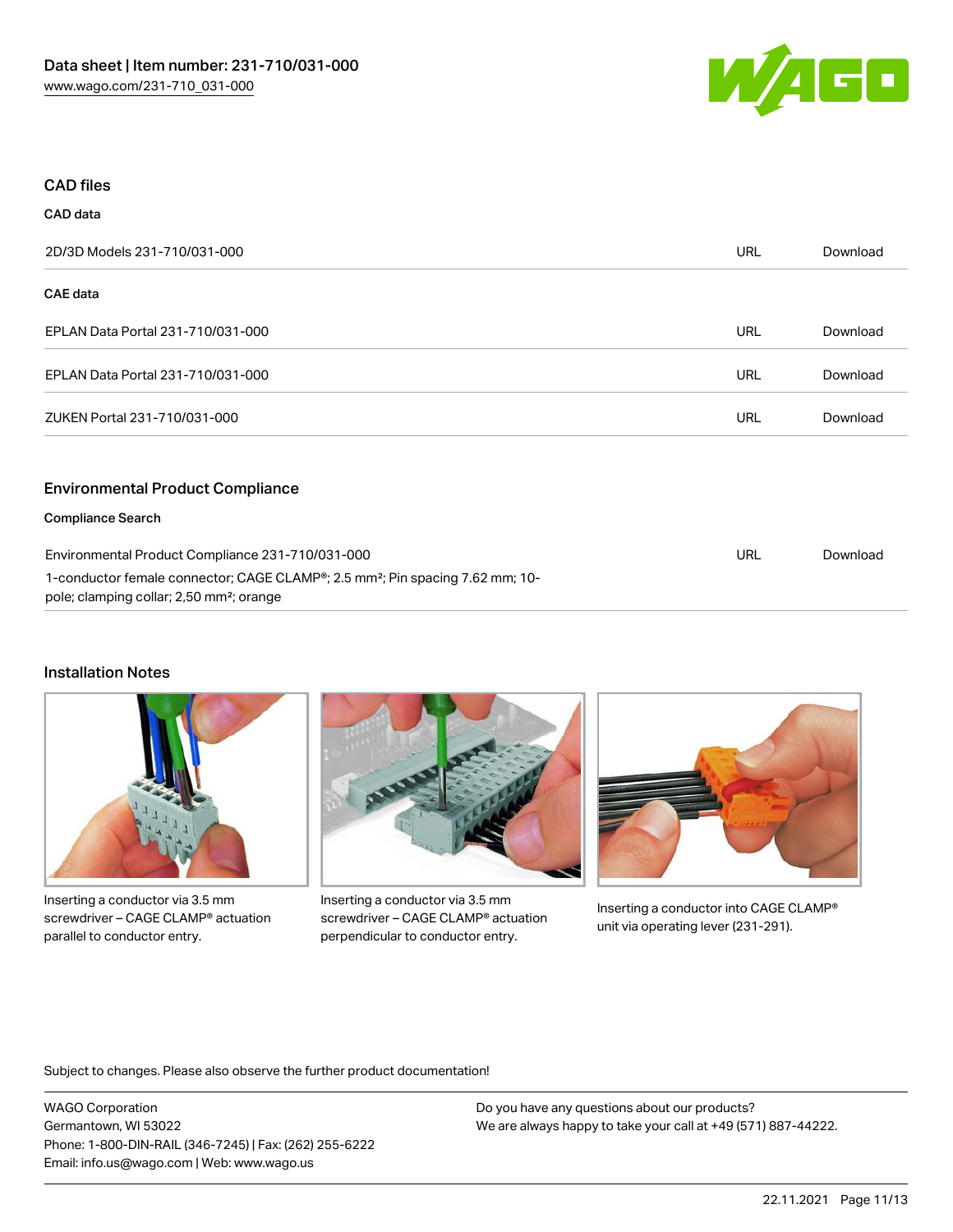



Inserting a conductor via operating tool.



Coding a female connector by removing coding finger(s).



Testing – female connector with CAGE CLAMP®

Integrated test ports for testing perpendicular to conductor entry via 2 or 2.3 mm Ø test plug

#### Installation

Subject to changes. Please also observe the further product documentation!

WAGO Corporation Germantown, WI 53022 Phone: 1-800-DIN-RAIL (346-7245) | Fax: (262) 255-6222 Email: info.us@wago.com | Web: www.wago.us